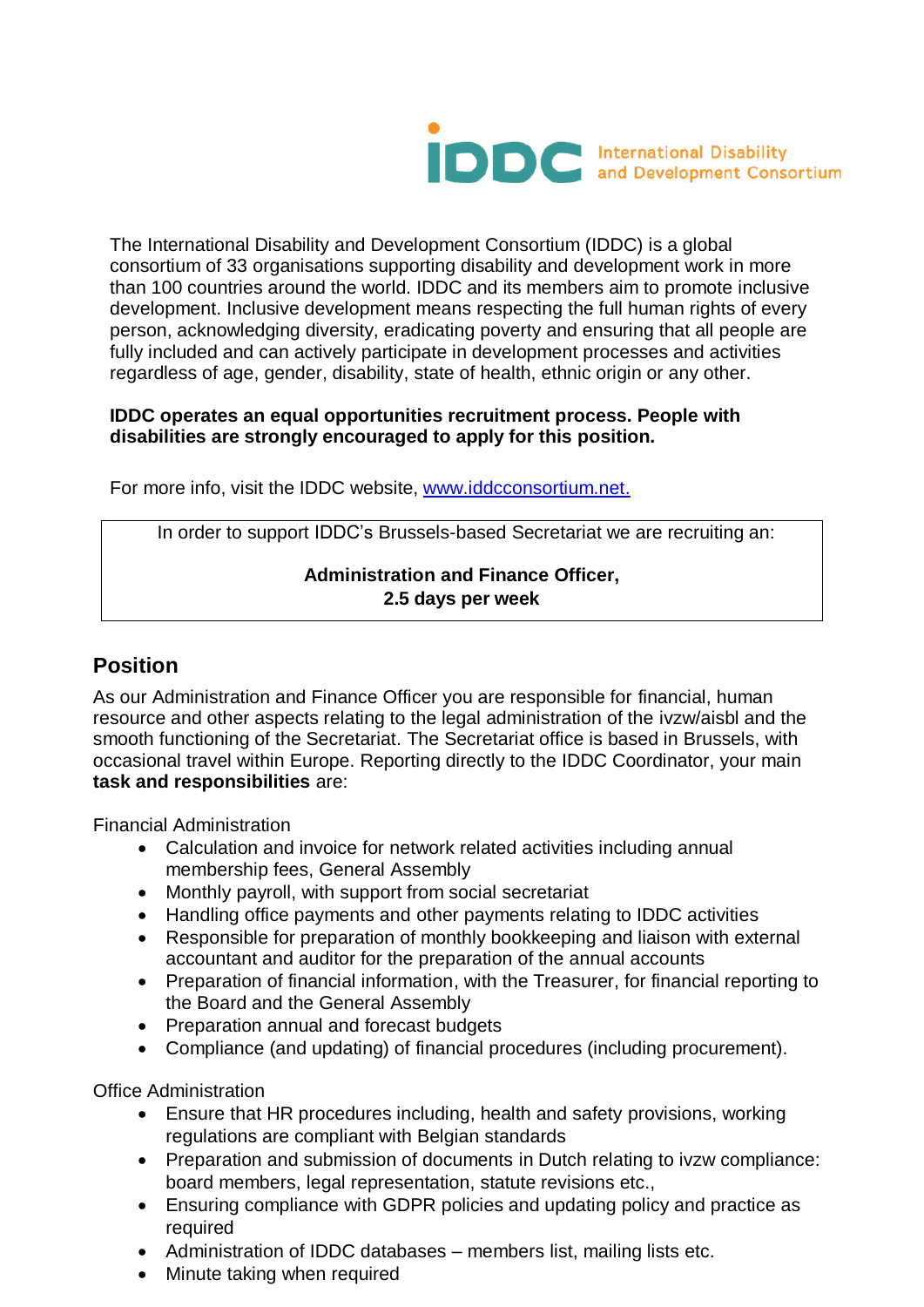General office tasks including: maintaining archive and filing system; updating administrative guidelines; dealing with routine correspondence and general queries.

Facilitation of meetings and events

- Responsible for administrative and logistics support for meetings and events, including the IDDC General Assembly
- Preparing and taking the minutes of IDDC meetings when requested.

Other tasks as requested by the IDDC Coordinator.

**Start date:** as soon as possible.

# **Profile**

#### **Profile and requirements:**

#### **Essential**

- At least 3-years' experience in a finance and administration role
- Experience with basic book-keeping and accountancy systems
- Skilled in use of MS Office (including Word,Excel, PowerPoint, Outlook)
- Good Dutch and good English
- Good attention to detail in all aspects of work
- Ability to work alone and as part of a small and busy team, pro-active attitude
- Self-motivation and self-organisation; ability to prioritise
- Clear and concise verbal and written communication skills
- Commitment to IDDC mission, values and principles.

#### Desirable

- Experience of working in an international non-governmental organisation/network
- Knowledge of accessibility and inclusion
- **French is an asset.**

## **Our offer**

- A flexible and welcoming international working environment
- Permanent part-time (50%) contract under Belgian law/jurisdiction
- Flexible working hours and a good working-from-home policy
- Accessible, professional office located in the Mundo-J building which includes a cafeteria and secure bicycle space
- Local travel subsidy where legally allowed
- A salary of approximately **€1,400 EUR gross** per month (part-time employment, 19 hours per week), end of year bonus, holiday allowance, meal vouchers 8€/worked day, laptop and second screen.

## **How to apply**

Please upload your letter of motivation and CV to <https://form.jotform.com/220241588508052>

## **Closing date for applications: 28th February, close of business.**

Interviews will take place week of the 7th March.